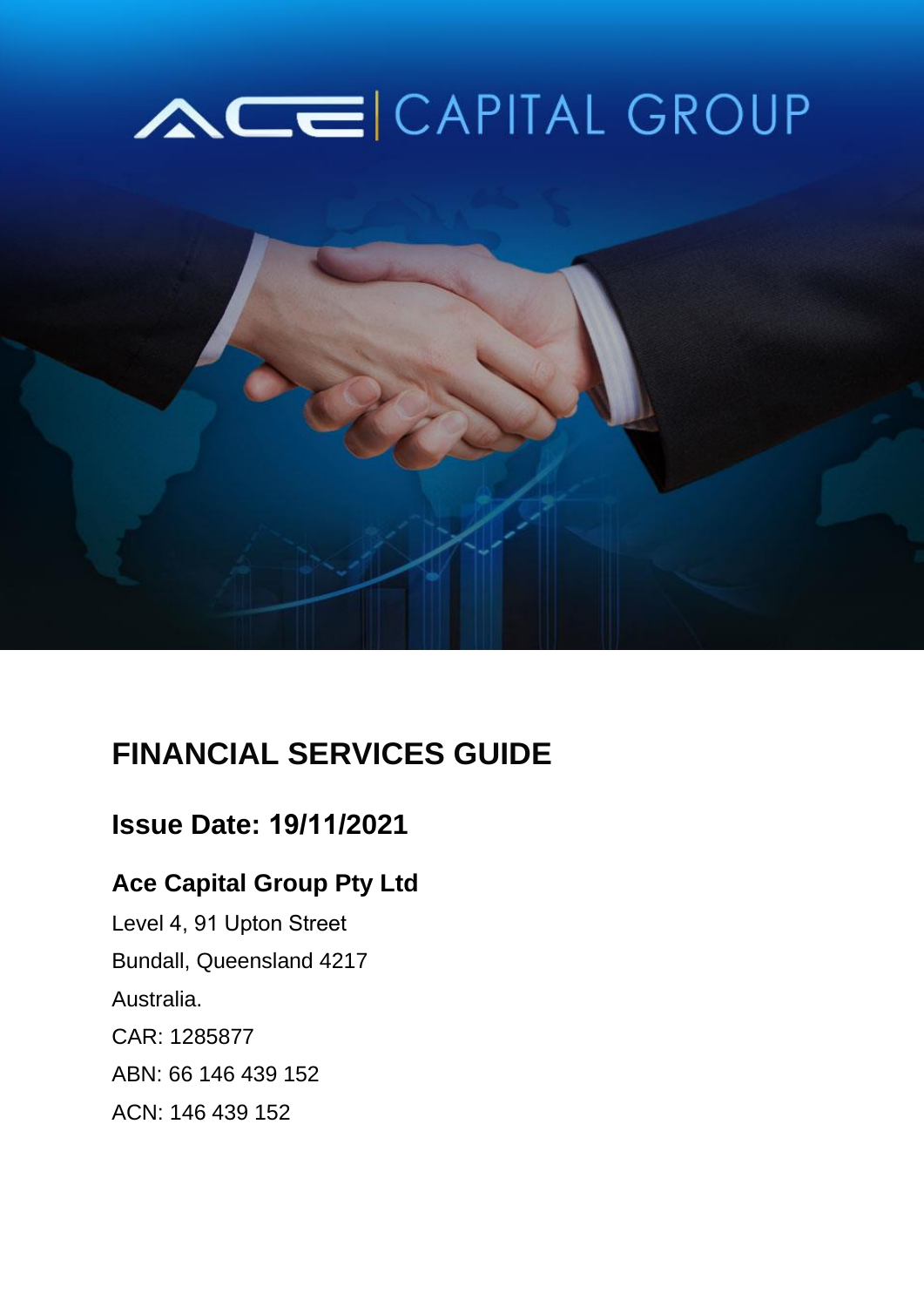## **Corporate Authorised Representative (CAR) of Maven Capital**

5 Executive Drive Burleigh Heads Gold Coast, QLD 4217 Australia  $AFSI \cdot 418504$ ABN: 41 152 426 554 ACN: 152 426 554

Throughout this Financial Services Guide, Ace Capital Group Pty Ltd is referred to as "ACG", "we", "us", "our" or any such variations. Maven Capital Pty Ltd is referred to as "Maven Capital" .

This FSG does not relate to financial services provided by firms, companies, individuals or institutions which ACG does business with or introduces clients to.

This Financial Services Guide (FSG) is dated 19 November 2021 and replaces all previous versions. Maven Capital ACN 152 426 554 authorises the distribution of this FSG for Ace Capital Group Pty Ltd

#### **ABOUT THIS FINANCIAL SERVICES GUIDE**

This Financial Services Guide (**"FSG"**) is designed to assist you in deciding whether to use any of the financial services offered by Maven Capital Pty Ltd (ACN 152 426 554) ("**we, our, us or Maven Capital**").

This FSG is designed to provide you with general information about Maven Capital services and includes the following:

- Who we are and how you can contact us;
- The financial services we are authorised to provide to you;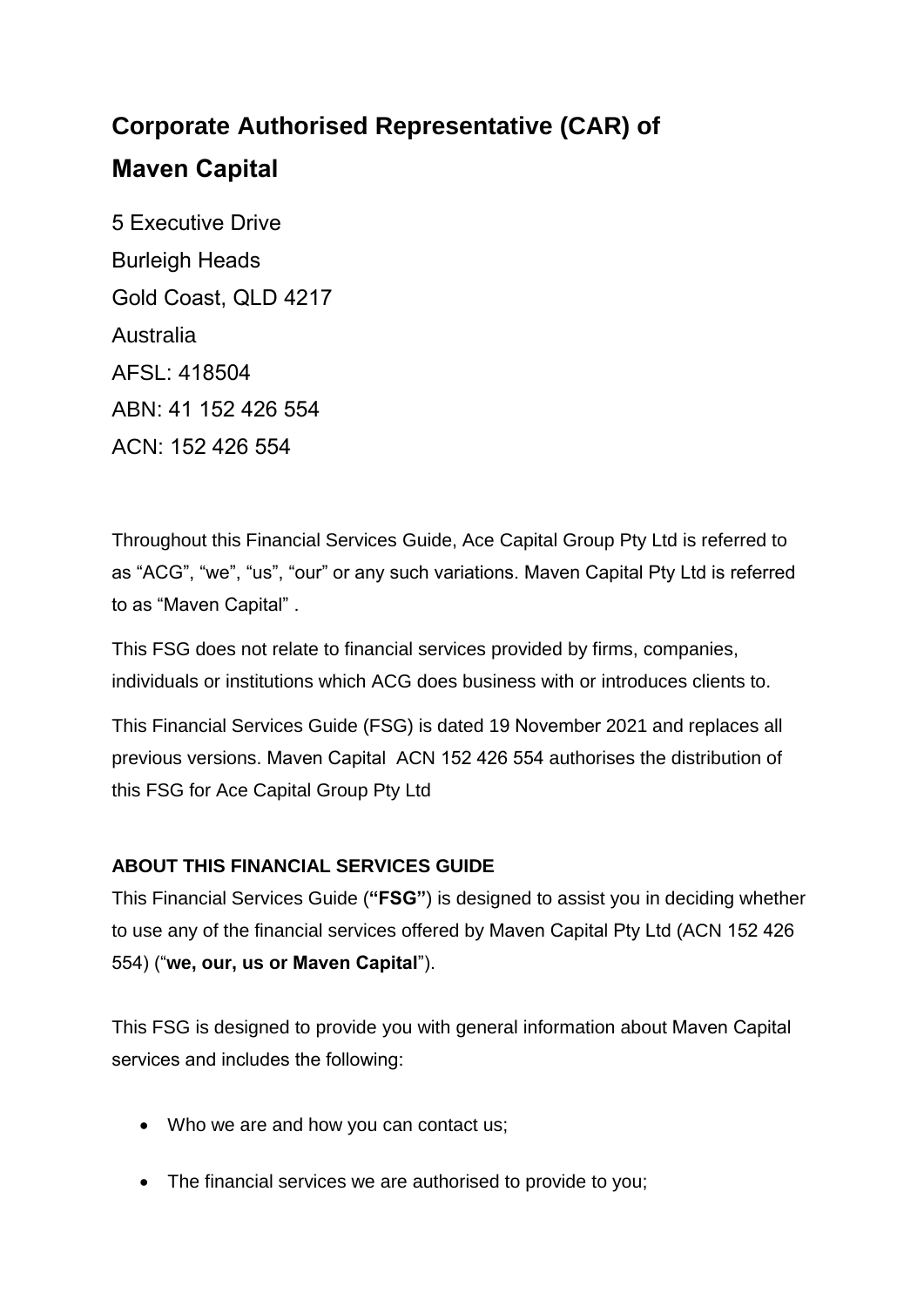- The cost of our services and how we are remunerated;
- The disclosure documents and statements you will receive;
- How we deal with your personal information; and
- Our internal and external dispute resolution processes.

This FSG was prepared on 11 November 2021 and replaces all previous versions. Please contact us directly if you would like further information on this FSG or on any of our services.

#### **1. HOW TO CONTACT US**

#### **Maven Capital Pty Ltd**

You can contact and find out more about us in the following ways: **By mail:** GPO Box 8227 Gold Coast MC QLD 9726 **Telephone:** 07 5507 7721 **Email: accounts@mavencapital.com.au Website: www.mavencapital.com.au** 

#### **Ace Capital Group Pty Ltd**

You can contact and find out more about us in the following ways: **By mail**: GPO Box 5606 Gold Coast MC QLD 9726 **Telephone:** 1300 455 662 **Email: [admin@acecapitalgroup.com.au](mailto:admin@acecapitalgroup.com.au) Website: [www.acecapitalgroup.com.au](http://www.acecapitalgroup.com.au/)**

#### **2. ABOUT US AND THE FINANCIAL SERVICES WE OFFER**

**Ace Capital Group Pty Ltd** is an Australian entity that provides financial services. We introduce strategic investment opportunities for investors.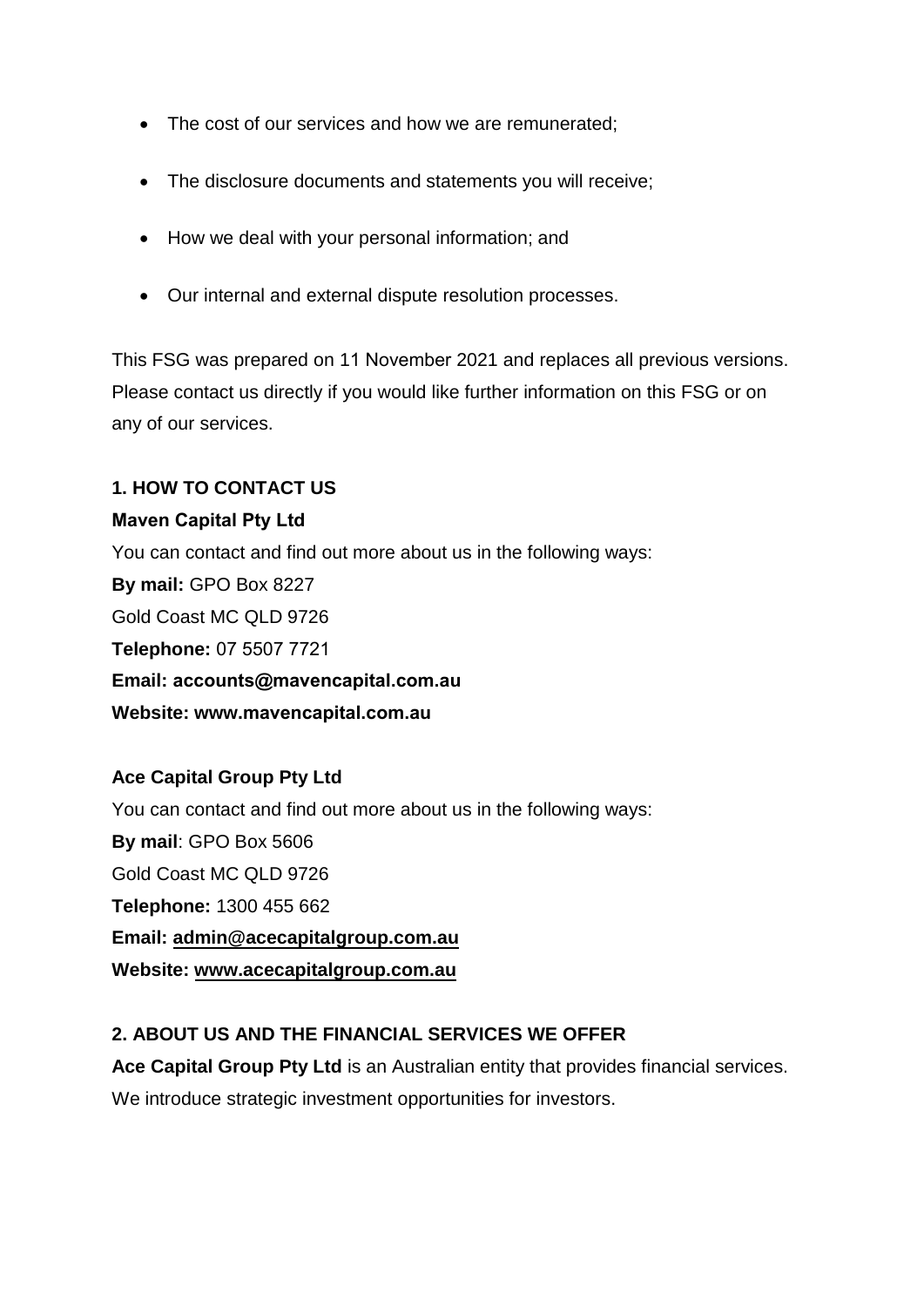**Maven Capital** is a holder of Australian Financial Services Licence (**"AFSL"**) number 418504 issued by the Australian Securities and Investments Commission (**"ASIC"**) and are authorised to provide advisory and dealing services in relation to the following financial products to retail and wholesale clients:

- Deposits and payment products limited to:
	- basic deposit products and
	- deposit products other than basic deposit products;
- **Derivatives**
- Foreign exchange contracts
- Life products including:
	- Investment life insurance products and
	- Life risk insurance products
- Interests in managed investment schemes including investor directed portfolio services.
- **Securities**
- Standard margin lending facilities
- **•** Superannuation

Any financial services offered to you will be provided to you by a representative of Maven Capital. We do not act as a representative of any other AFSL holder in relation to the financial services we provide to you.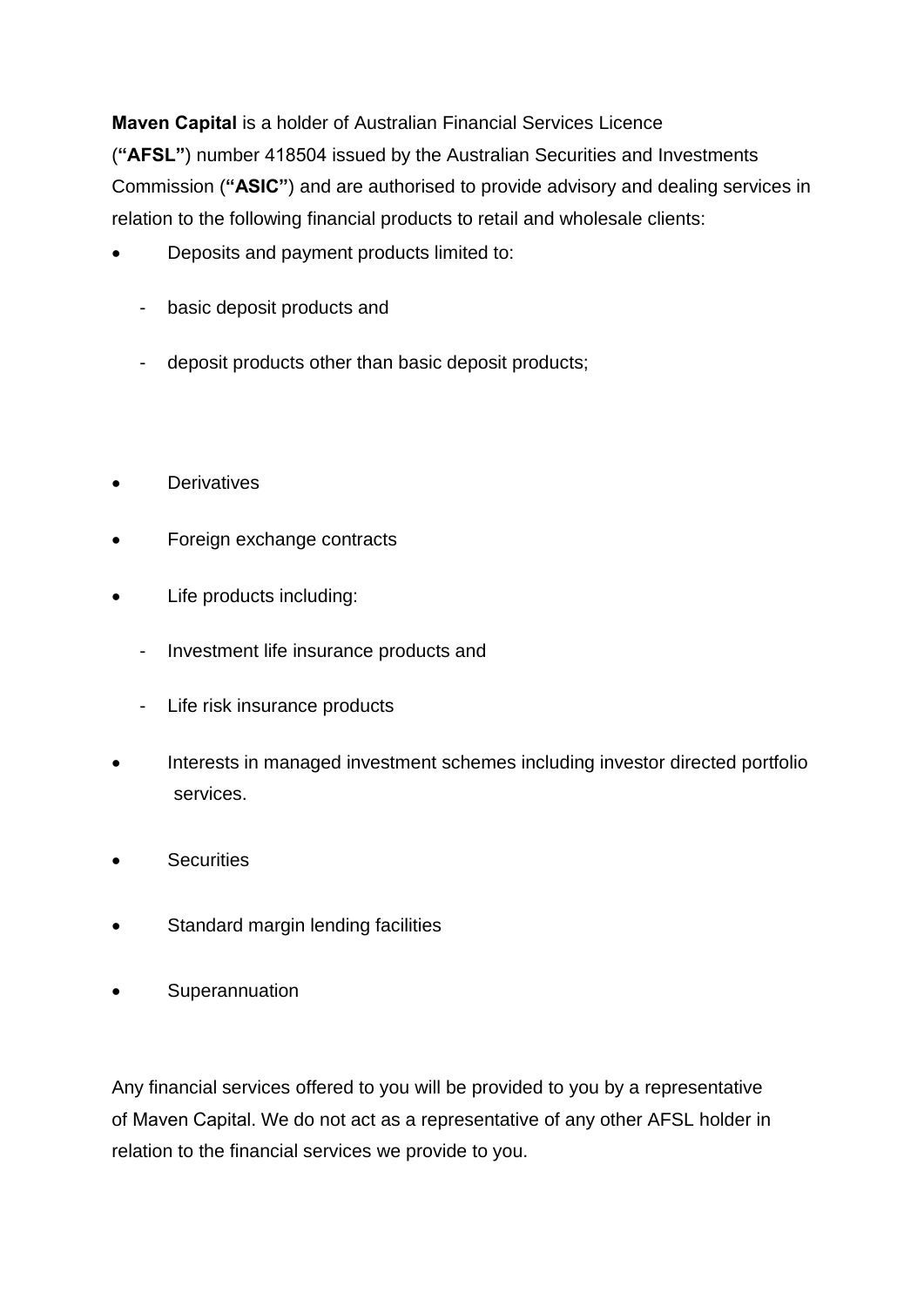We are authorised to provide both general and personal financial product advice. However, we only give personal financial product advice in limited situations. Unless otherwise expressly indicated, Maven Capital will provide you with general financial product advice only. You should note that general financial product advice does not relate specifically to you and does not take into account your particular financial needs, objectives and financial circumstances.

You should determine if any general financial product advice is appropriate for you and you should seek personal financial product advice from a registered and licensed professional regarding the suitability of our products and services to your personal financial needs. Personal financial product advice is not provided through our website.

Whilst Maven Capital believes the general advice provided is accurate and reliable, neither Maven Capital nor its directors or employees assume any responsibility for the accuracy or completeness of the information provided.

#### **Corporate Authorised Representative**

Maven Capital Pty Ltd has authorised corporate authorised representatives (Companies and Individuals). As the Licensee, Maven Capital is responsible for the advice you receive from us and our representatives. Ace Capital Group representatives are only able to provide advice on products that appear on Maven Capital's approved product list.

The details of your corporate Authorised Representative can be found in this section of this FSG.

| Name:    | <b>Ace Capital Group Pty Ltd</b>                                |
|----------|-----------------------------------------------------------------|
| ABN:     | 66 146 439 152                                                  |
| CAR:     | 1285877 authorised by Maven Capital Pty Ltd on 11 November 2021 |
| Address: | Level 4, 91 Upton Street, Bundall, QLD 4127                     |
| Phone:   | 1300 455 662                                                    |
| Email:   | admin@acecapitalgroup.com.au                                    |
| Web:     | www.acecapitalgroup.com.au                                      |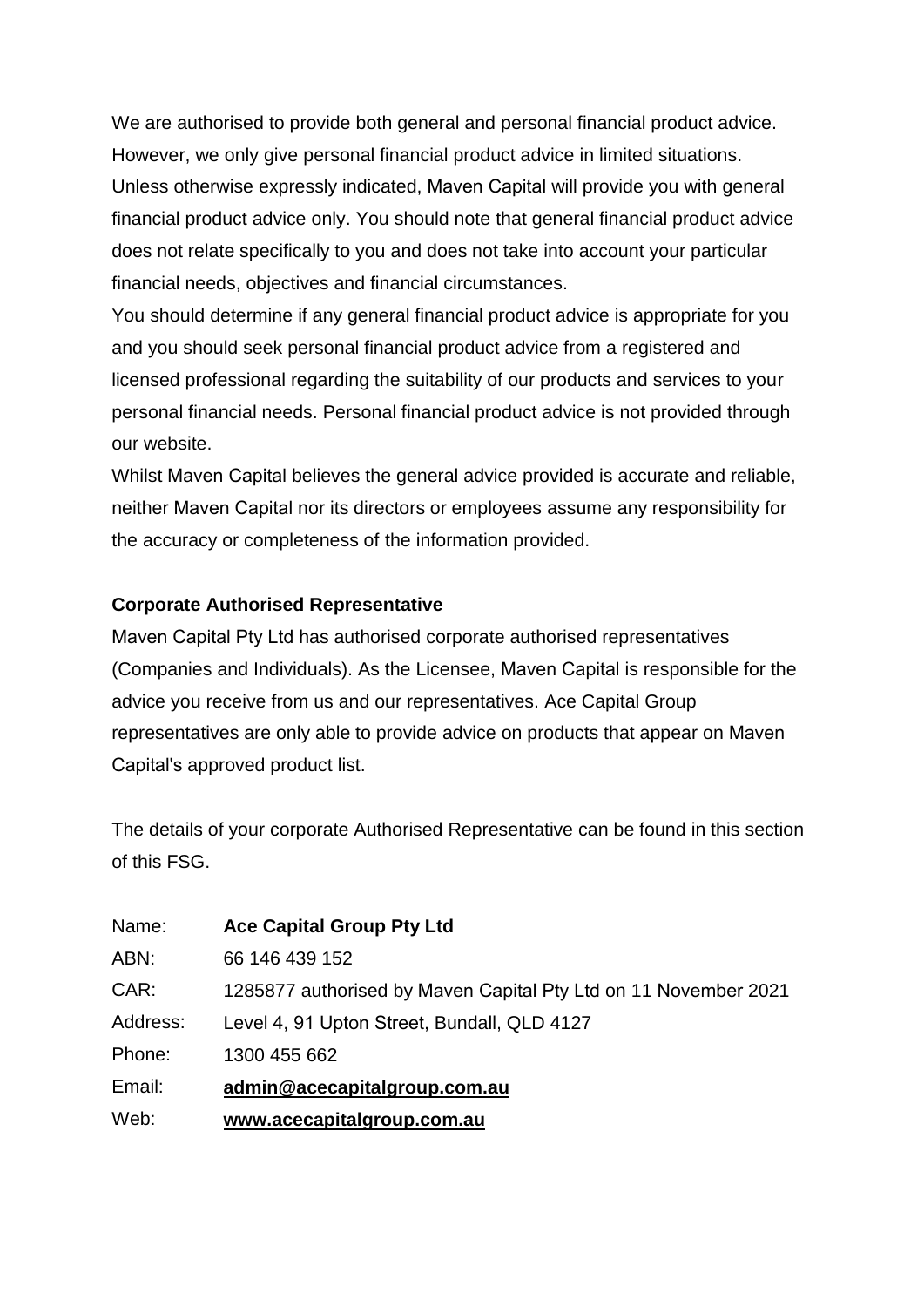Ace Capital Group Pty Ltd is authorised by Maven Capital Pty Ltd to provide general financial advice and general product advice and to deal by applying for, acquiring, varying or disposing of financial products on behalf of another person in respect of the following classes of products:

- Deposits and payment products limited to:
	- Basic deposit products and
	- Deposit products other than the basic deposit products.
- **Derivatives**
- Foreign exchange contracts
- Life products including:
	- Investment life insurance products and
	- Life risk insurance products.
- **Securities**
- Standard margin lending facilities
- Superannuation.

Maven Capital Pty Ltd has authorised representatives (individuals/companies) who it also authorises to provide financial services. As the Licensee, FSL is responsible for the advice you receive from us and our representatives. These representatives are only able to provide advice on products that appear on the FSL approved product list.

Details of your nominated representative can be found by requesting a copy of his or her profile from Ace Capital Group.

To the extent that Maven Capital Pty Ltd authorises its representatives to do so, your representative can help you apply for the financial products referred to above and can also give you general financial product advice in relation to them. If your advisor is unable or unwilling to provide you with advice or services in respect of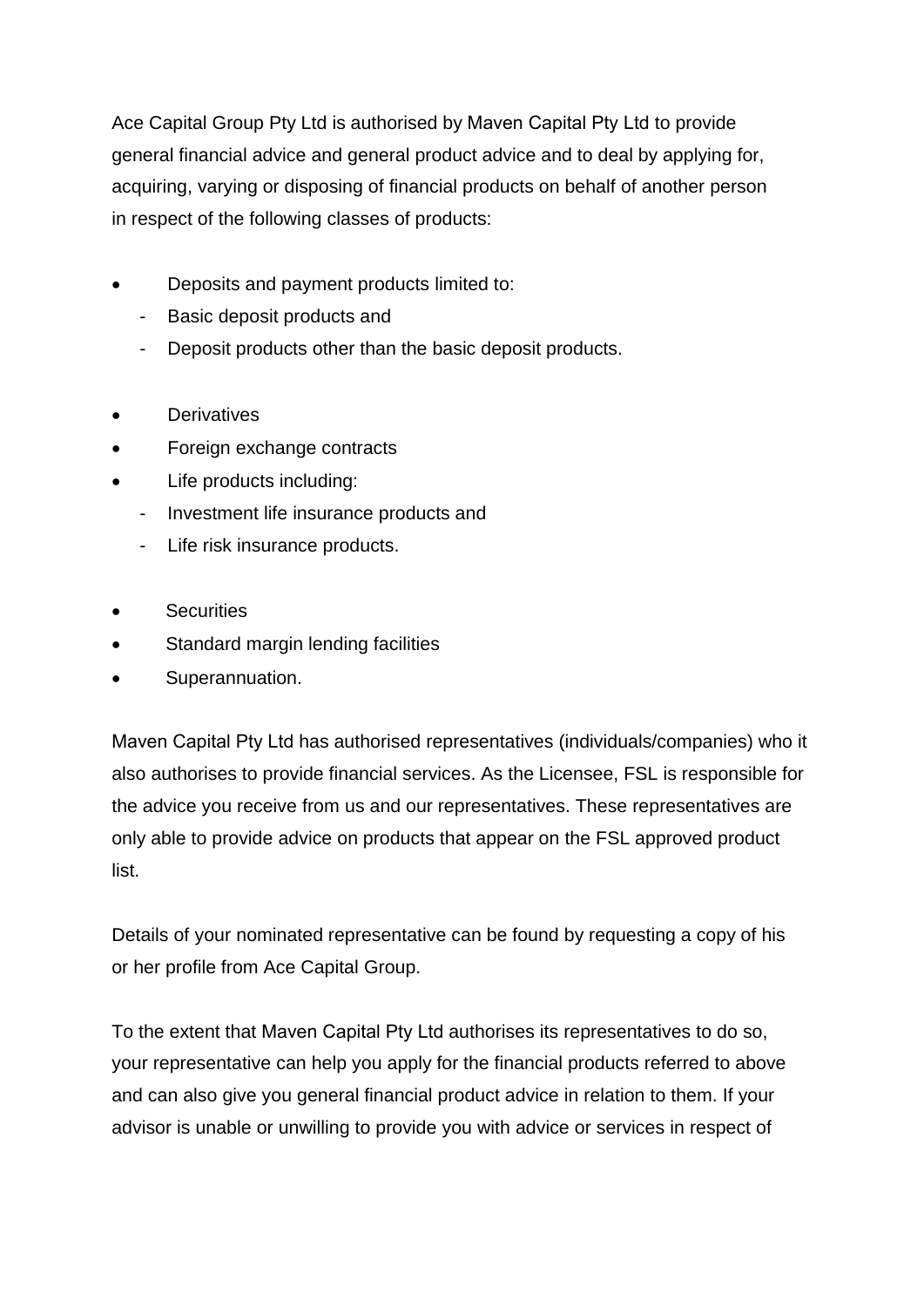certain products, the advisor will refer you to another representative who should be able to assist you.

#### **General Financial Advice**

Ace Capital Group and its representatives are limited in its authorisation by Maven Capital to provide general product advice, otherwise known as General Financial Advice. You should note that general financial advice does not relate specifically to you and often is limited in its advice being product specific. You should be aware that because financial advice does not take into account your personal or particular financial needs, objectives and circumstances, it may not be appropriate for you. You need to take this in to account before deciding whether or not to act on it.

#### **Personal Financial Advice**

Ace Capital Group is not authorised to provide personal financial advice. If a situation requires personal financial advice, we may be able to introduce someone that is authorised to provide financial advice.

#### **Product Disclosure Statements**

Where and when appropriate, a Product Disclosure Statement issued by the product provider containing information you would reasonably require making a decision about whether to acquire the financial product. The PDS will disclose all details relating to fees and charges relating to that product.

#### **Information Required**

Depending on the type of service being provided, we may ask you to provide certain personal information, either in writing or verbally. We may also ask you to present identification documents and we will retain copies of this information.

We are committed to protecting your privacy in compliance with the Privacy Act and Australian Privacy Principles. The information you provide to us will primarily be used for providing our services to you and for complying with certain laws and regulations. We have systems and processes in place which safeguard against the unauthorised use or disclosure of your personal information.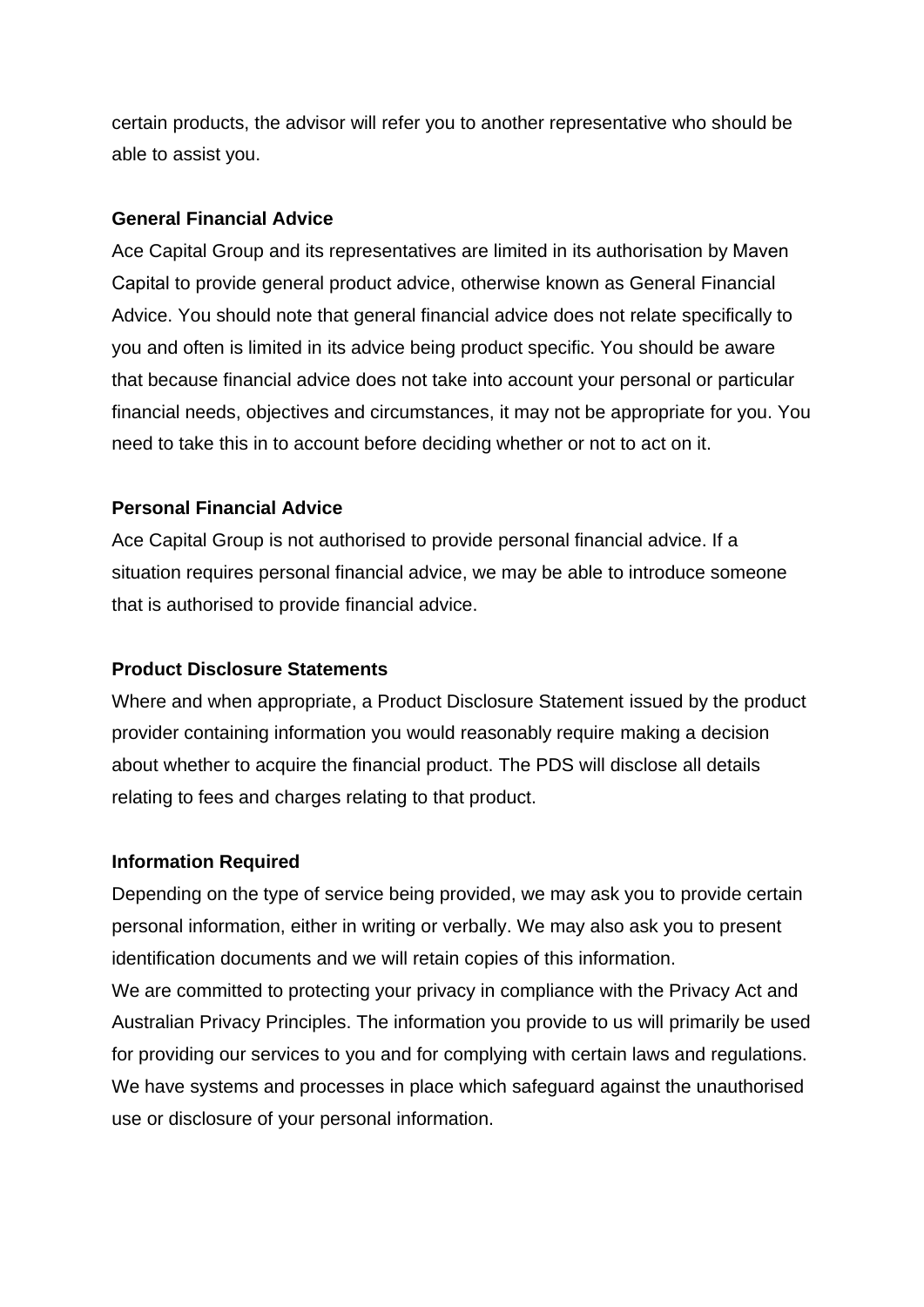Please contact us if you have any concerns or if you would like to receive a copy of our privacy statement. Our privacy statement is also on our website.

All information is kept strictly confidential and you can obtain a copy of our privacy policy from your representative or from **[www.acecapitalgroup.com.au](http://www.acecapitalgroup.com.au/)**

As a financial services provider, we have an obligation under the Anti-Money Laundering and Counter Terrorism Finance Act to verify your identity and source of any funds. This means that we will ask you to present identification documents such as Government issued identity documents such as Drivers license and passports. We also retain a copy of this information very securely.

#### **Our Fees and Charges**

Ace Capital Group and your representative are paid through a combination of fees and commissions that you are charged or that the product providers pay. Ace Capital Group will always discuss all fees and charges allowing you in making a well informed and educated decision before providing any services. The Corporations Act require us to disclose all fees and charges.

You may be charged a fee for the services we provide, or we may be paid a commission and or brokerage. All fees and commissions are payable to the Licensee (Maven Capital) and include the fees we pay for clearing and settlement where appropriate.

The level of fees will vary as per the type and frequency of financial product being traded along with the level of service and size of transaction. These fees and commissions are negotiable, these will have to be in place prior to us providing you with a financial service. As a part of our negotiation, all share trades would normally be subject to a minimum dollar cost which would apply if the brokerage calculated by any other method fell below the minimum figure. Once disclosed and agreed, these fees and commissions will be charged at the time your transaction is executed or the service provided.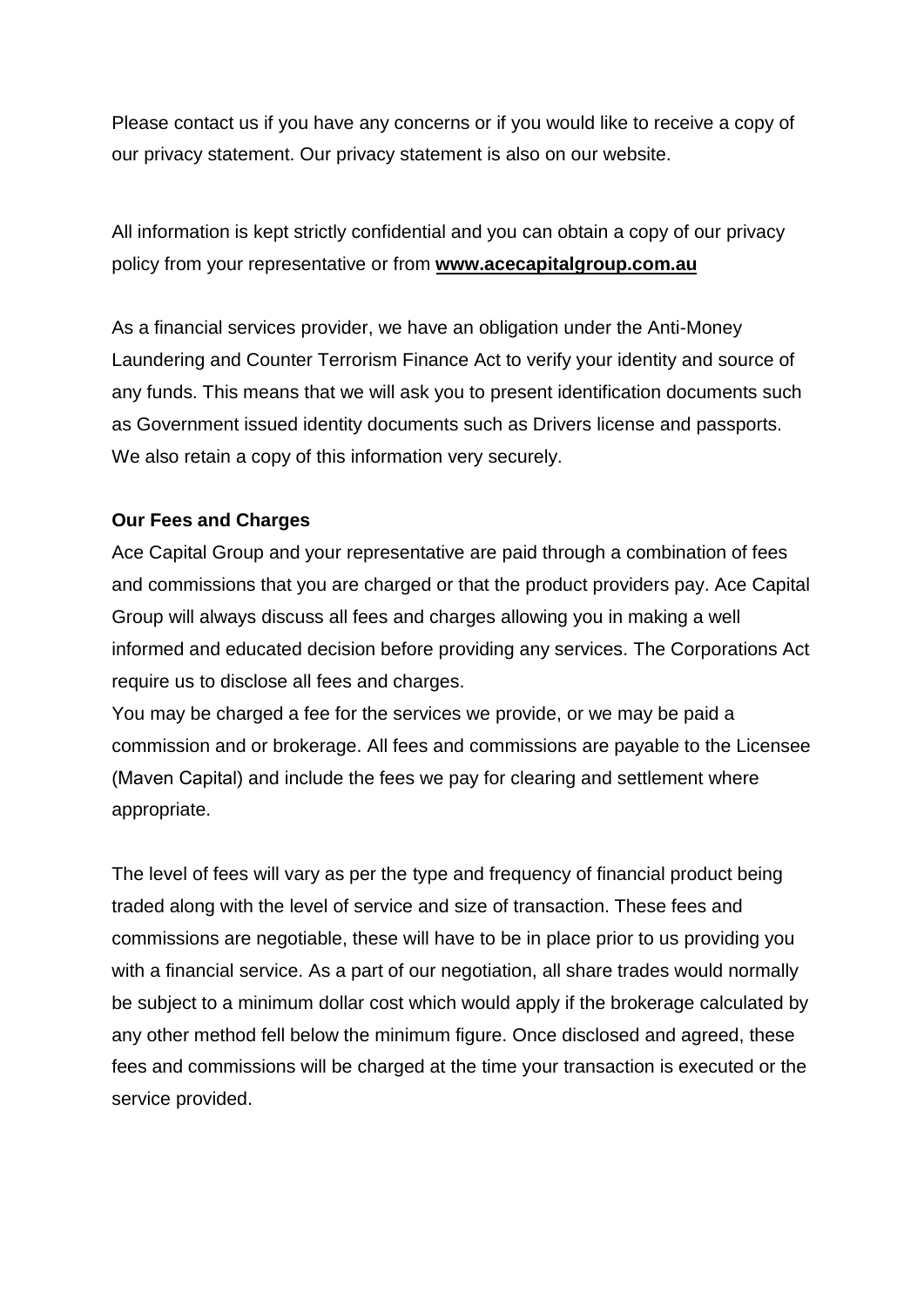Ace Capital Group will charge you or your investment account a direct service fee of 3.3% inclusive of GST of the amount you invest in any one of the products we introduce to you.

#### **Other Services, Fees and Charges**

#### Commissions:

Ace Capital Group has arrangements with a number of financial product providers where it raises capital for financial products offered by these companies. ACG may also receive a commission from these product providers with respect to capital raised into these products.

#### Rebates:

Ace Capital Group has affiliations and arrangements with number of external businesses to market the services of these businesses.

#### Introductory Fees:

Ace Capital Group has affiliation and arrangements with number of external businesses to market the services of Ace Capital Group. If you were introduced to Ace Capital Group by one of these businesses, we may pay them a share of the fees we charge you as a referral marketing fee.

#### **How you may provide instructions**

All instructions must be provided in writing to us.

#### **Adviser Fees**

Maven Capital will charge an Adviser Fee in relation to any securities products which you acquire with our assistance. The Adviser Fee will be negotiated with you and disclosed to you prior to the issuance of the securities product. Your consent for Maven Capital to receive this Adviser Fee will be obtained prior to you acquiring the securities product.

#### **Remuneration of Representatives and Staff**

Our advisers and representatives will be remunerated based on a variety of performance criteria.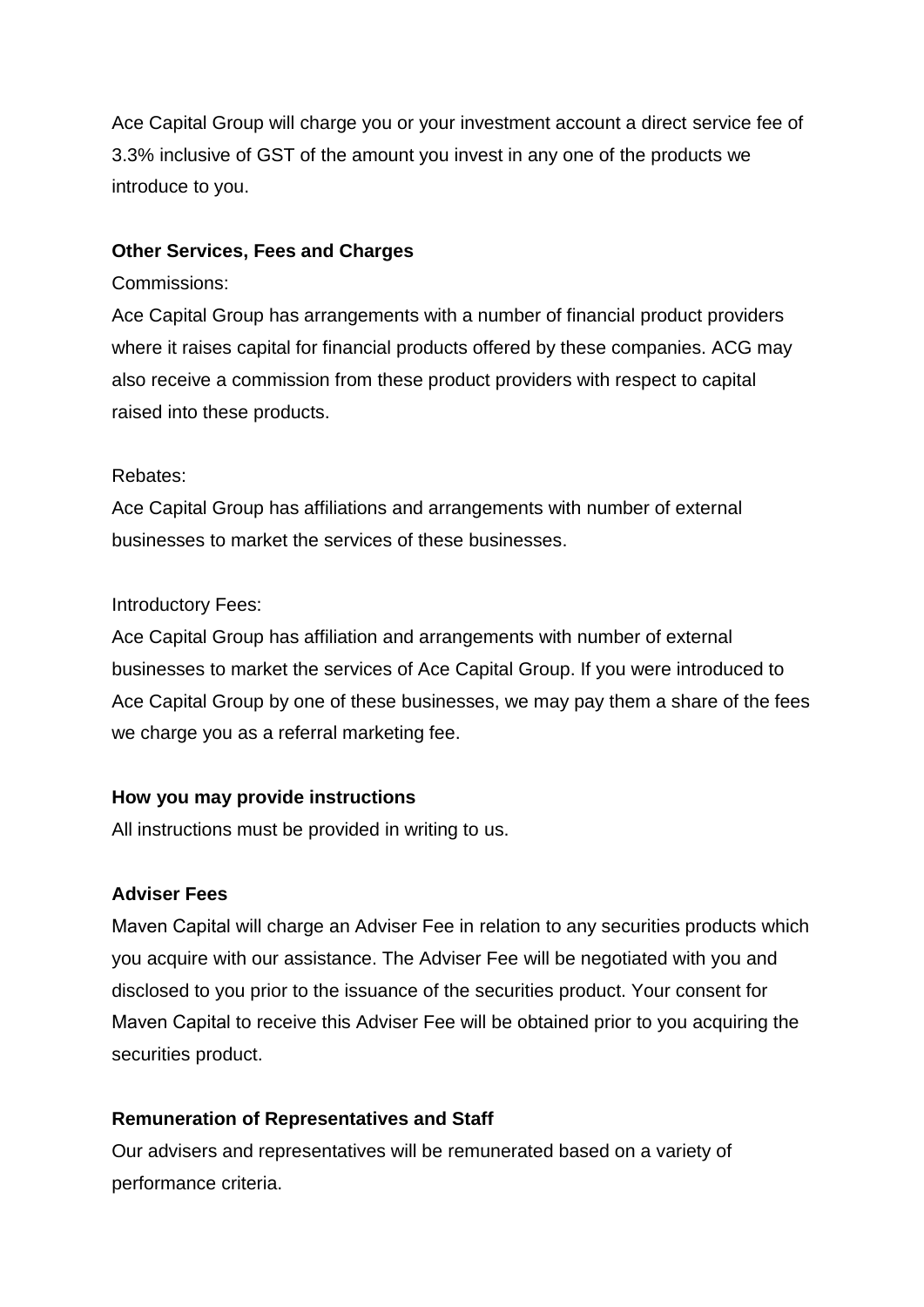Ace Capital Group is a Corporate Authorised Representative of Maven Capital Pty Ltd. As such, ACG may engage in business dealings with Maven Capital and its subsidiary companies. These companies may receive a percentage of the brokerage and other income generated by us relating to the transactions carried out for clients, as well as referred potential clients.

#### **3. USING OUR SERVICES**

If you wish to utilise our services, you may contact us by telephone or email, or via any other method as may be mutually agreed between us.

#### **4. OTHER DOCUMENTS YOU MAY RECEIVE**

If we recommend or refer you a particular financial product, you may also receive a Product Disclosure Statement (**PDS**) prepared by the product provider, which contains information about the particular product, including any relevant terms, significant risks and details of other fees and charges that may apply. This document will be provided to assist you in making an informed decision about that product. You may also receive a copy of the product provider's own FSG.

We will also provide other documents as needed. These documents may include educational material, client agreements or other offer documents.

#### **6. DISCLOSURE OF ANY RELEVANT CONFLICTS OF INTEREST**

Maven Capital may have an interest, relationship or arrangement that is material in relation to the general financial product advice it provides you. You can request further particulars of remuneration, fees and commissions we receive by using the contact details provided above.

#### **7. MAKING A COMPLAINT**

We have an internal dispute resolution process in place to resolve any complaints or concerns you may have. Any complaints or concerns should be made in writing and directed to our Complaints Officer on the details below.

Complaints Officer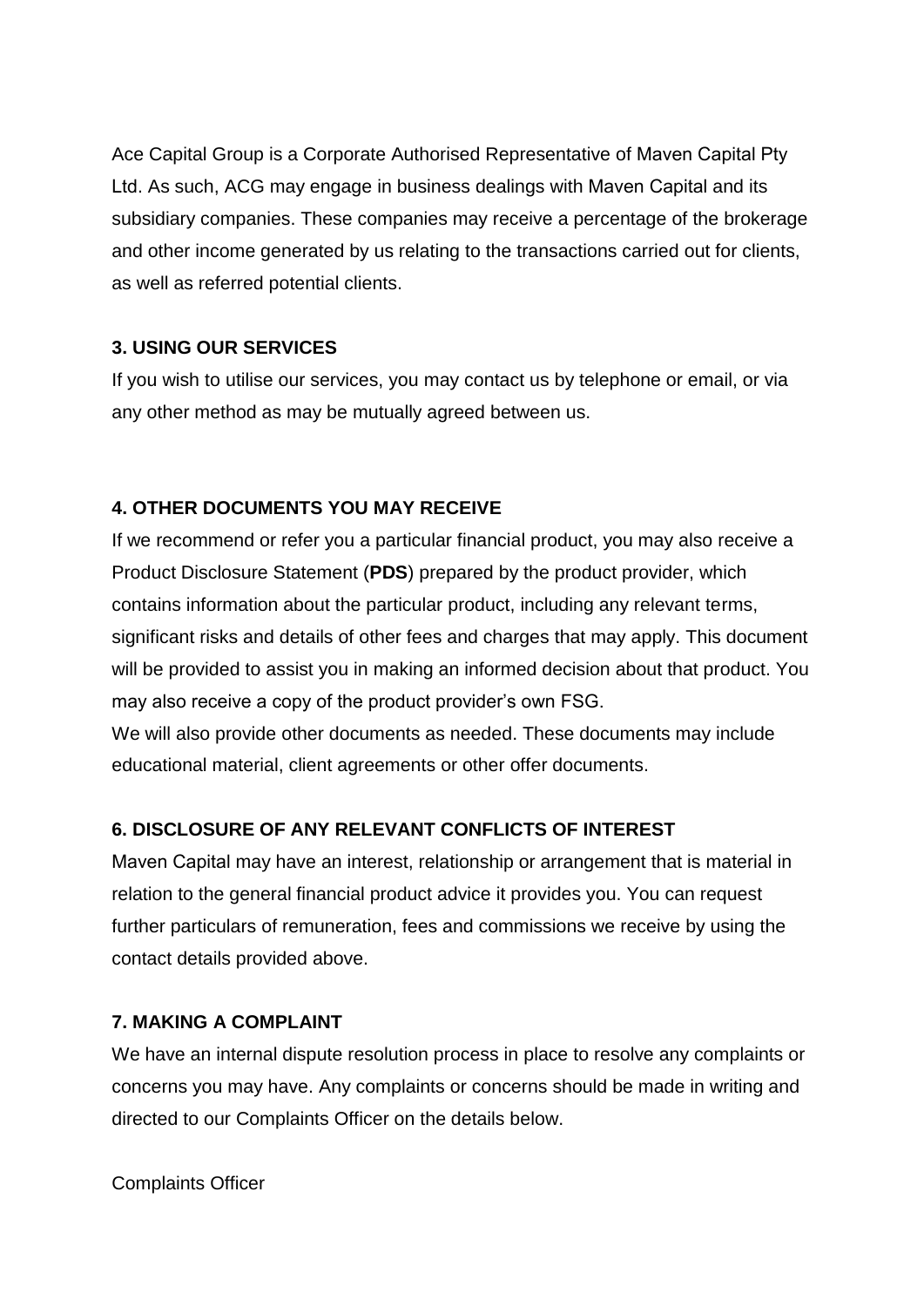**Ace Capital Group Pty Ltd**  By mail: GPO Box 5606 Gold Coast MC QLD 9726 Telephone: 1300 455 662 Email: **[admin@acecapitalgroup.com.au](mailto:admin@acecapitalgroup.com.au)**

Complaints Officer **Maven Capital Pty Ltd By mail**: GPO Box 438 Varsity Lakes, QLD 4227 **Telephone:** 07 5507 7721 **Email: [compliance@mavencapital](mailto:info@finexiasecurities.com.au).com.au**

The Complaints Officer will thoroughly investigate your complaint and provide a final written response to you within forty-five (45) days of receipt of your complaint. If the matter is complex and a longer period of time is required, you will be notified.

If your complaint cannot be resolved to your satisfaction after this process, you have the right to lodge a complaint with the Australian Financial Complaints Authority (AFCA) on 1800 931 678. AFCA is the approved external dispute resolution scheme of which Maven Capital is a member.

You may also contact the ASIC info line on **1300 300 630.**

#### **8. COMPENSATION ARRANGEMENTS**

We have professional indemnity insurance in place that complies with section 912B of the Corporations Act and ASIC Regulatory Guide 126. In particular our professional indemnity insurance, subject to its terms and conditions, provides indemnity for Maven Capital and our representatives and employees in respect of our authorisations and obligations under our AFSL.

#### **9. OUR PRIVACY POLICY**